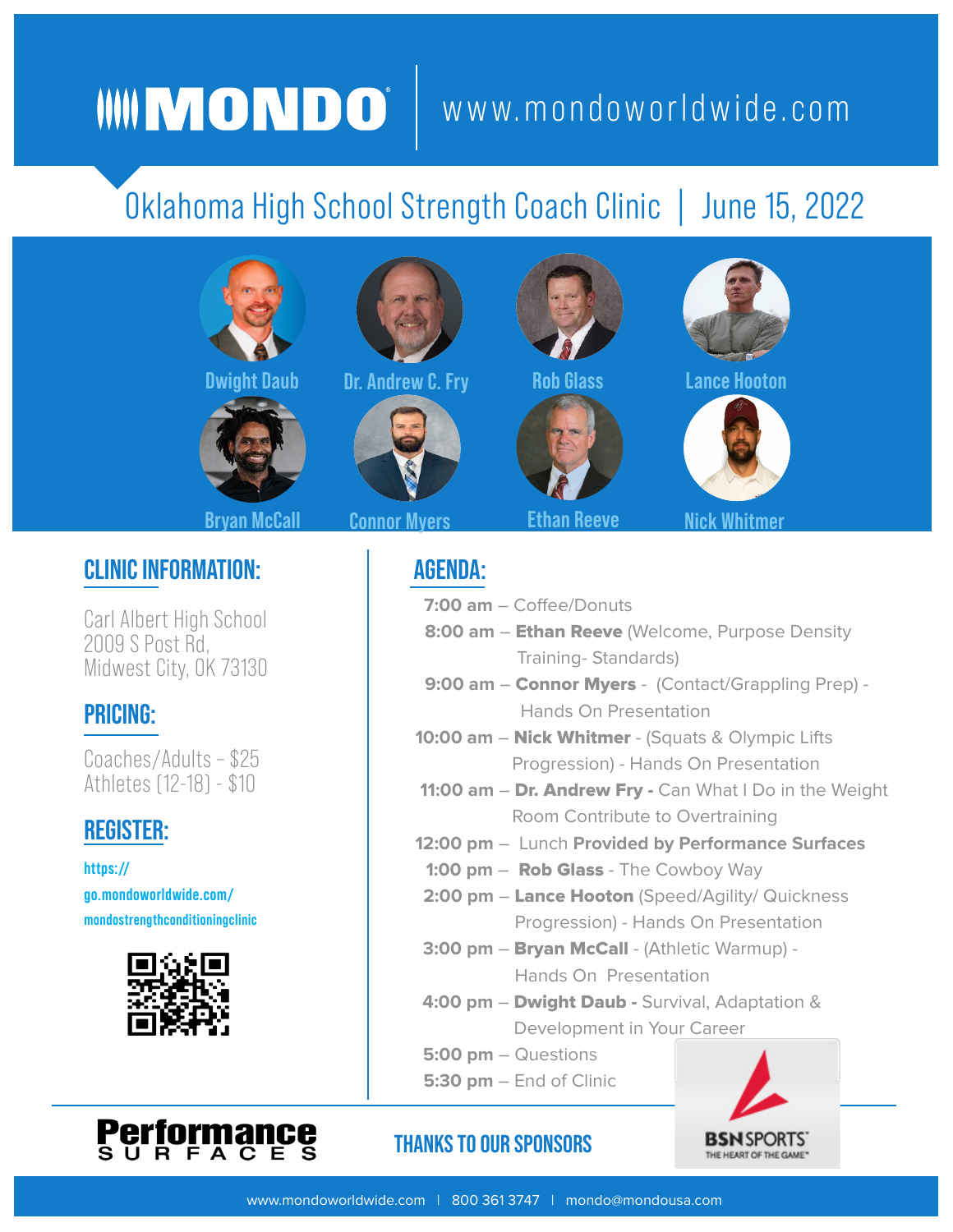# WWWW.mondoworldwide.com

### Carl Albert High School (Midwest City, OK) | Wednesday, June 15 2022



#### **Dwight Daub,** Former Director of Athletic Performance, Oklahoma City Thunder, Seattle Sonics, University of Utah

Dwight Daub is a strength and conditioning coach with over 44 years of experience including 10 years in high school, 10 years as an NCAA Division I Strength and Conditioning Coach and 18 years as a Director of Athletic Performance in the NBA for the Seattle Sonics/11yrs and Oklahoma City Thunder 7 yrs. (2 years as a part time/ intern OKC Thunder/total 20 years NBA) additionally one of the co-creator of the NBA pre-draft combine performance testing.



#### **Rob Glass,** Director of Athletic Performance Oklahoma State University

Rob Glass is in the 18th year of his second tenure as assistant athletic director for speed, strength and conditioning at his alma mater and is one of the central figures in the success of the program. Glass, one of the most recognized and preeminent strength and conditioning experts in college athletics, returned to OSU after a 10-year stint at Florida. He first worked for the Cowboys as both a football graduate assistant coach and strength coach from 1986-95 and his current tenure brings him into his 27th year at Oklahoma State.



#### **Lance Hooton,** Owner of Hooton Sports Performance Training, Austin Texas

Lance Hooton is currently the owner/president of a successful sports performance training business that caters to competitive athletes. The list of athletes is comprised of profession, amateur, collegiate, high school, and junior athletes. Lance's coach career spans four NCAA Division I schools, and he has worked with Olympic and World Championship medalists in track & Field and swimming. He has coached World Record holders, a Heisman Trophy winner numerous NCAA teams and individual champions and numerous first round draft picks for the NFL, NBA, MLB and WNBA and Women's United Soccer Association. He is certified by USA Weightlifting as a USA Weightlifting Senior coach, which further enhances his ability

to effectively utilize Olympic style weightlifting techniques in the pursuit of optimal power and speed development for peak athletic performance for all sports.

#### **Dr. Andrew Fry,**Ph.D., CSCS\*D, FNSCA\*E, Professor, Department of Health, Sport & Exercise Sciences, University of Kansas.

Dr. Andrew Fry earned degrees from Nebraska Wesleyan University, the University of Nebraska, and Penn State University, followed by post-doctoral training at Ohio University. Andy is the Director of the Jayhawk Athletic Performance Laboratory, which is part of the Wu Tsai Human Performance Alliance. In this capacity, he works extensively with KU Athletic teams as well as other area sport teams and organizations. The focus of this lab is the study of elite athletic performance and the training required. His research interests have also focused on physiological and performance responses and adaptations to resistance exercise, including overtraining as well as the molecular signaling pathways that contribute to skeletal muscle adaptation to resistance exercise. He is a past vice-president of the NSCA and past-president of the Central States chapter of ACSM.

#### **Bryan McCall,** Executive Director of Performance, Sports Academy at the Star Frisco, Texas

Bryan McCall has been in the field of athlete development for 23 years and obtained the Registered Strength Coach Certification Emeritus through the National Strength and Conditioning Association (NSCA). He has a passion to learn every day, build more expertise and create unique training programs for my vast audience of athletes/coaches. His objective is to inspire the future generation of performance coaches and athletes. Bryan received a B.S. in Exercise Science from the University of Texas at Arlington and took graduate level Sports Management courses at Florida State University.